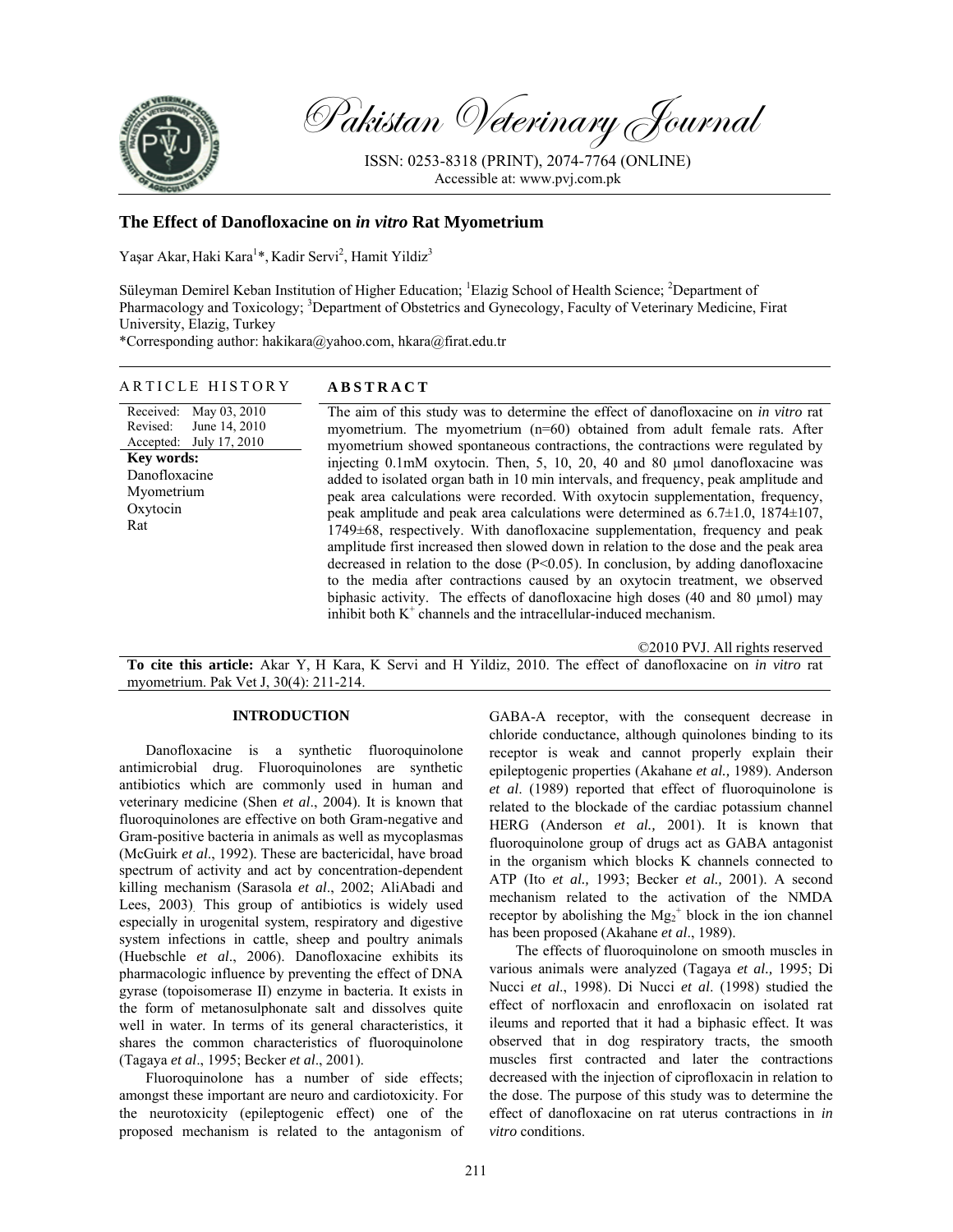## **MATERIALS AND METHODS**

The experimental protocol used was approved by the Department of Animal Care and Use Committee of the Turkish Ministry of Agriculture and adhered to the European Community Guiding Principles for the Care and Use of Animals. In the present study, 30 Wistar (200-220 g) non-pregnant female rats were used. The rats were procured from the Animal House of Faculty of Medicine, Firat University. The rats were killed with cervical dislocation and their uteri were removed. Myometrium layers were removed using Krebs solution (NaCl 118 mM, KCl 4.69 mM,  $MgSO<sub>4</sub>$  0.6 mM, NaHCO<sub>3</sub> 25 mM, CaCl<sub>2</sub> 2.5 mM, Glucose 11.1 mM ), and 2 muscle samples were taken from each uterus. The isolated organs bathed in isometric transducer (Harward Apparatus, Limited, Harward, England).

The serosa and endometrium layers of uterine cornua taken from non-pregnant rats and these layers were separated. Cross sections of 10 x 2 x 2 mm were taken from the myometrium muscle layer and treated. The treatments were carried out in Krebs solution which was prepared afresh daily. The uteri that had any risk of infection were excluded from the experiment. Muscle cross sections were connected to the hook at the bottom of the isolated organ bath with 20 ml-capacity, containing Krebs solution which was continuously supplied with  $CO<sub>2</sub>$  $(5%) + O<sub>2</sub>$  (95%). Its upper part was fixed on a micrometric player and the other part was connected to a transducer which was connected to a computer. After the muscle was hung, a 1 g voltage was applied and it was calibrated in the calculations. This continued until the muscle adapted to this contraction (60-120min). During this waiting period, the muscle was washed with a fresh solution every 20min. At the end of the waiting period, after spontaneous contractions and contractions caused by oxytocin (0.01mM; Oksitosin 5IU/ml, Vetas, Turkey), danofloxacine  $(2, 5, 10, 20, 40, 40, 80, 40)$  were added. Oxytocin and danofloxacine effects on contrac- tions were analyzed. Activity changes in myometrium muscles were evaluated using a computer program during the experiments. The values before the application were accepted as control values. This study was performed according to the methods described by Wray (1993) and Ayar (2007).

Measurements in all experiments were made at 10 min intervals. The period before and after the application were compared in terms of peak amplitude and frequency. The distance between the basal line in the amplitude calculation and peak point of contraction was measured in mm units and taking the calibration used in that experiment into account, its gram unit value was calculated.

#### **Statistics analysis**

Statistical analysis was carried out by using the SPSS for Windows, ver.10 (SPSS Inc., Chicago, IL, USA). Differences between means were established by analysis of variance, (ANOVA) with P<0.05 considered significant (SPSS, 10.0, 2000).

## **RESULTS**

 Frequency number of rat myometrium which was stimulated with oxytocin was 6.7 after adding 5 µmol danofloxacine, no difference was seen; but as the dose was increased, the frequency number also significantly increased ( $P < 0.05$ ). With 80 µmol dose, the frequency number significantly decreased to 4.7 (P<0.05, Table 1). The peak amplitude in oxytocin-treated myometrium, 5 and 20µmol danofloxacine treatment, was not significantly different to 1874, 1897 and 1823g, respectively. 10 µmol danofloxacine treatment, it was significantly increased to  $2139g$  (P<0.05), 40 and 80 $\mu$ mol danofloxacine was significantly decreased to 850 and 337, respectively (P<0.05). The peak area was 1749 in oxytocin injected samples, and it was significantly decreased  $(P<0.05)$  in relation to the increasing dose of danofloxacine (Table 1).

# **DISCUSSION**

In mammals the uterus is relatively quiescent during 95% of pregnancy. Local, maternal, mechanical, or fetal stimuli cause transition of the myometrium from a quiescent to an active state at term, and generate synchronous high-frequency, high-amplitude contractions resulting in parturition. By this process the fetus is expelled from the uterus to the extra uterine environment, which also involves coordinated cervix dilation in a manner that allows passage of the fetus through the birth canal (Wray, 1993; Lye *et al*., 1998). Pharmacological control of myometrial contractions is of importance not only for understanding and modulation of normal parturition but also for interventions to cause preterm delivery and to hasten post partum involution of the uterus. The process of normal uterine involution, usually completed within 4–5 weeks postpartum, involves the expulsion of lochia and the reduction of uterine size. If uterine involution is delayed, this can result in bacteria and fluids persisting in the lumen of uterus. Ideally, the postpartum period is a non-infectious event. But, uterine infection, contamination of the uterus with pathogenic organisms, is a major problem in reproductive management that reduces the reproductive efficiency of cows and the profit potential of dairy farms (Ocal *et al*., 2004). Uterine infections often occur after obstetric aid and retained fetal membranes in the cow. Postpartum metritis, a severe and occasionally life-threatening bacterial infection of the uterus, is a common disease of dairy cows that usually occurs within 7 days postpartum. It has been associated with serious delays of uterine involution, leading to a delay in the resumption of ovarian activity. As a consequence, the fertility of the cow is adversely affected (Mateus *et al*., 2002) and an intervention is required. Antibiotics are still commonly used as a therapy in puerperal metritis, pyometra and endometritis, fetal membrane retention and in repeat breeders. The broad-spectrum of fluoroquinolone has been widely used in treatment of infectious diseases including uterine infections in dairy animals (McGuirk *et al*., 1992).

Although some important pharmacological features of fluoroquinolone such as intrusion to tissues in vivo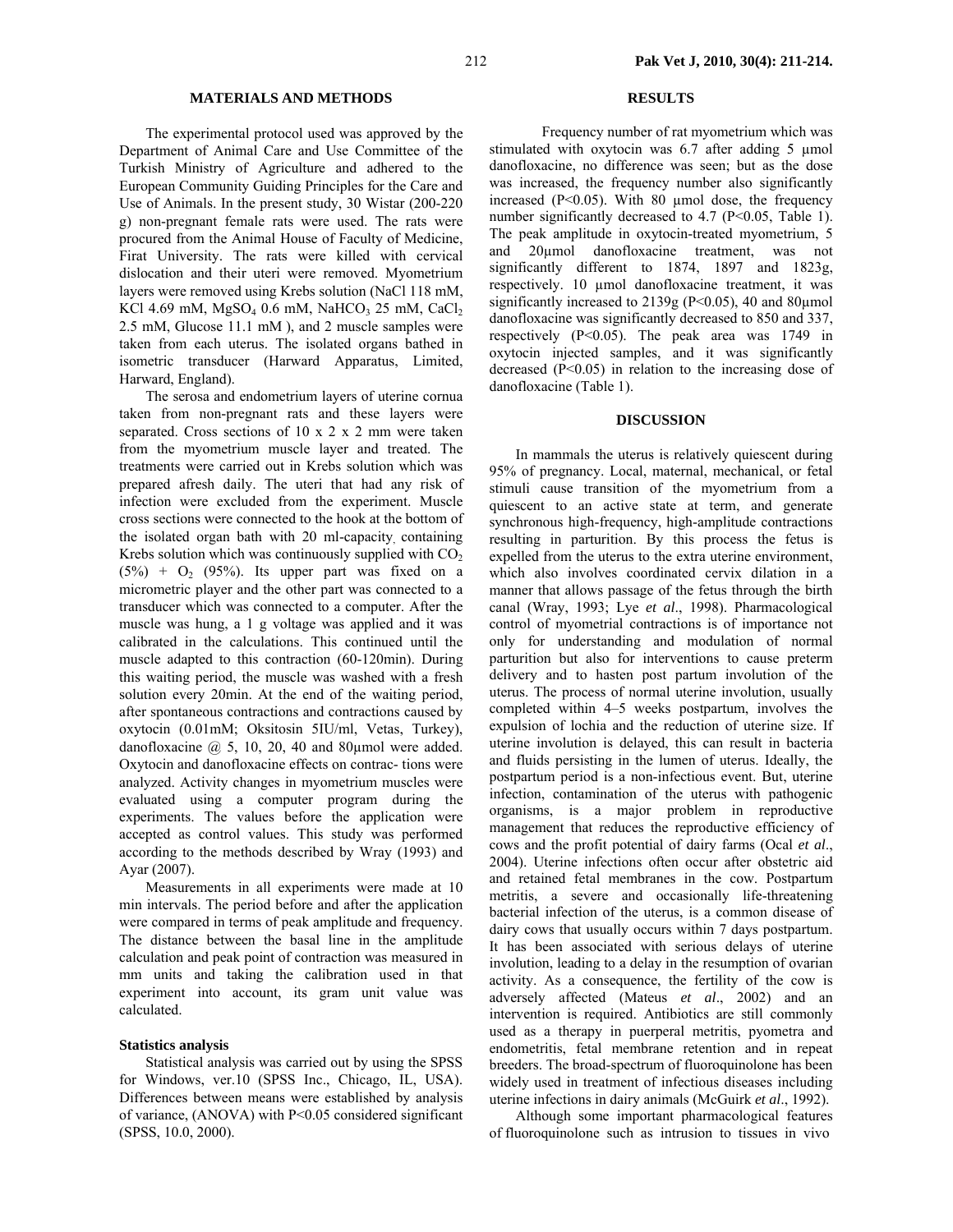| Drug/Dose                        | <b>Frequency</b><br>(number/10min) | Peak amplitude<br>(g)  | Peak area<br>$(\mathbf{mm}^2)$ |
|----------------------------------|------------------------------------|------------------------|--------------------------------|
| Oxytocin $(0.1 \text{ mM})$      | $6.7 \pm 1.0$                      | $1874 \pm 107$         | $1749 \pm 68$                  |
| Danofloxacine $(\mu \text{mol})$ |                                    |                        |                                |
|                                  | $6.8 \pm 1.2^{\rm a}$              | $1897 \pm 80^{\circ}$  | $1685 \pm 70^{\circ}$          |
| 10                               | $7.7 \pm 1.5^{\rm b}$              | $2139 \pm 119^b$       | $1505 \pm 102^b$               |
| 20                               | $10.1 \pm 1.6^{\circ}$             | $1823 \pm 145^{\circ}$ | $948 \pm 115$ <sup>c</sup>     |
| 40                               | $12.1 \pm 1.7^c$                   | $850 \pm 164^{\circ}$  | $451 \pm 84^{\rm d}$           |
| 80                               | $4.7 \pm 1.0^{\circ}$              | $337 \pm 115^{\rm d}$  | $230 \pm 104^e$                |

**Table 1: The effect of different doses of danofloxacine on frequency, peak amplitude and peak area on oxytocininduced** *in vitro* **rat myometrium** 

Values with different letters in a column differ significantly  $(P<0.05)$ .

conditions and remaining levels are adequately studied, there is limited information on their adverse effects on uterus myometrium especially in *in vitro* conditions. It was shown that uterus contractions occur spontaneously or with a stimulant (oxytocin, prostaglandins etc.) in an *in vitro* environment (Downing *et al*., 1988). It was reported that spontaneous contractions occur depending on calcium and by a pacemaker like formation seen in the heart muscle of which anatomic location is not exactly known (Wray 1993). In voltage induced contractions, however, it was determined that the intrusion of Ca in to cells was effective in the formation of depolarization (Zünkler and Wos, 2003), whereas K channels were mediating repolarization (Wray, 1993). Uterus contractions in our study in *in vitro* conditions are in line with the contraction types reported by Wray (1993).

It was reported that the fluoroquinolone group of antibiotics block DNA gyrase enzymes and show antibacterial effects; and as a GABA antagonist in the organism, they block ATP-dependant potassium channels (Ito *et al*., 1993). Zünkler and Wos reported that among fluoroquinolone, lomefloxacin and norfloxacin blocked ATP- sensitive K+channels in B cells in the pancreas. Additionally, that fluoroquinolone caused dose-dependant blockage of K+ channels and increased insulin secretion (Saraya *et al*., 2004)

The effects of fluoroquinolone on different smooth muscles in *in vitro* conditions were analyzed. Tagaya *et al.* (1995), investigated that by adding ciprofloxacin (2 x  $10^{-3}$  M) in a dog's respiratory system smooth muscles in an *in vitro* environment increased myometrium contractions, and this may be due to repolarization/ hyperpolarization. Ito *et al*. (1993) reported that in isolated dog and rabbit artery smooth muscles ciprofloxacin and ofloxacin completely repressed the contractions caused by phenylephrine and norepinephrine. Di Nucci *et al.* (1998) investigated the effects of norfloxacin and enrofloxacin on isolated rat ileums. They reported that fluoroquinolone injection resulted in a biphasic effect in the contractions in ileums followed by relaxation. It's inhibitory or stimulant effects on smooth muscles of rat intestine may be caused by the presence of GABA, prostaglandin and ATP in the environment (Di Nucci *et al*., 1998).

In our study, by adding danofloxacin to the media after contractions caused by an oxytocin treatment, we observed biphasic activity. It was observed that danofloxacin significantly increased (P<0.05) the frequency and peak amplitude of the contractions at low doses. It was also noted that the peak area decreased significantly in relation to the increased dose of danofloxacin. After the highest dose of 80µmol danofloxacin was applied, a blockage of hyperpolarization type occurred. As the above mentioned researchers (Ito *et al*., 1993; Di Nucci *et al*., 1998; Anderson *et al*., 2001; Saraya *et al*., 2004) concluded, it is believed that these effects caused by danofloxacin in isolated rat uterus could have been due to the inhibition of K+ channels.

In conclusion, by adding danofloxacine to the media after contractions caused by an oxytocin treatment, we observed biphasic activity. The effects of danofloxacine high doses (40 and 80 $\mu$ mol) may inhibit both K<sup>+</sup> channels and the intracellular-induced mechanism. Nevertheless, for a better explanation on the subject *in vitro* and *in vivo*, further investigations are needed.

### **REFERENCES**

- Akahene K, M Sekiguchi, T Une and Y Osadas, 1989. Structure-epileptogenicity relationship of quinolones with special reference to their interaction with gamma-aminobutyric acid receptor sites. Antimicrob Agents Chemother, 33: 1704-1708.
- AliAbadi FS and P Lees, 2003. Pharmacokinetic– pharmacodynamic integration of danofloxacin in the calf. Res Vet Sci, 74: 247–259.
- Anderson, ME, A Mazur, T Yang, DM and Roden, 2001. Potassium current antagonist properties and proarrhythmic consequences of quinolone antibiotics. J Pharmacol Exp Ther, 296: 806-810.
- Ayar A, 2007. Tocolytic effect of parecoxib, a new parenteral cyclo-oxygenase-2-specific inhibitor, on the spontaneous and prostaglandin-induced contractions of rat isolated myometrium. Clin Exp Pharmacol Physiol, 34: 737-741.
- Becker B, MH Antoine, QA Nguyen, B Rigo, KE Cosgrove, PD Barnes, MJ Dunne, B Pirotte and P Lebrun, 2001. Synthesis and characterization of a quinolinonic compound activating ATP-sensitive  $K^+$ channels in endocrine and smooth muscle tissues. Br J Pharmacol, 134: 375-385.
- Di Nucci A, SM Candura, M Tagliani, G D'Agostino, V Spelta, E Fiori, P Ricotti and M Tonini, 1998. Fluoroquinolone-induced motor changes in the guinea-pig isolated ileum. Pharmacol Toxicol, 83: 263-269.
- Downing S, MT Hollingsworth, M Miller, 1988. The influence of oestrogen and progesterone on the actions of two calcium entry blockers in the rat uterus. J Endocrinol, 118: 251-258.